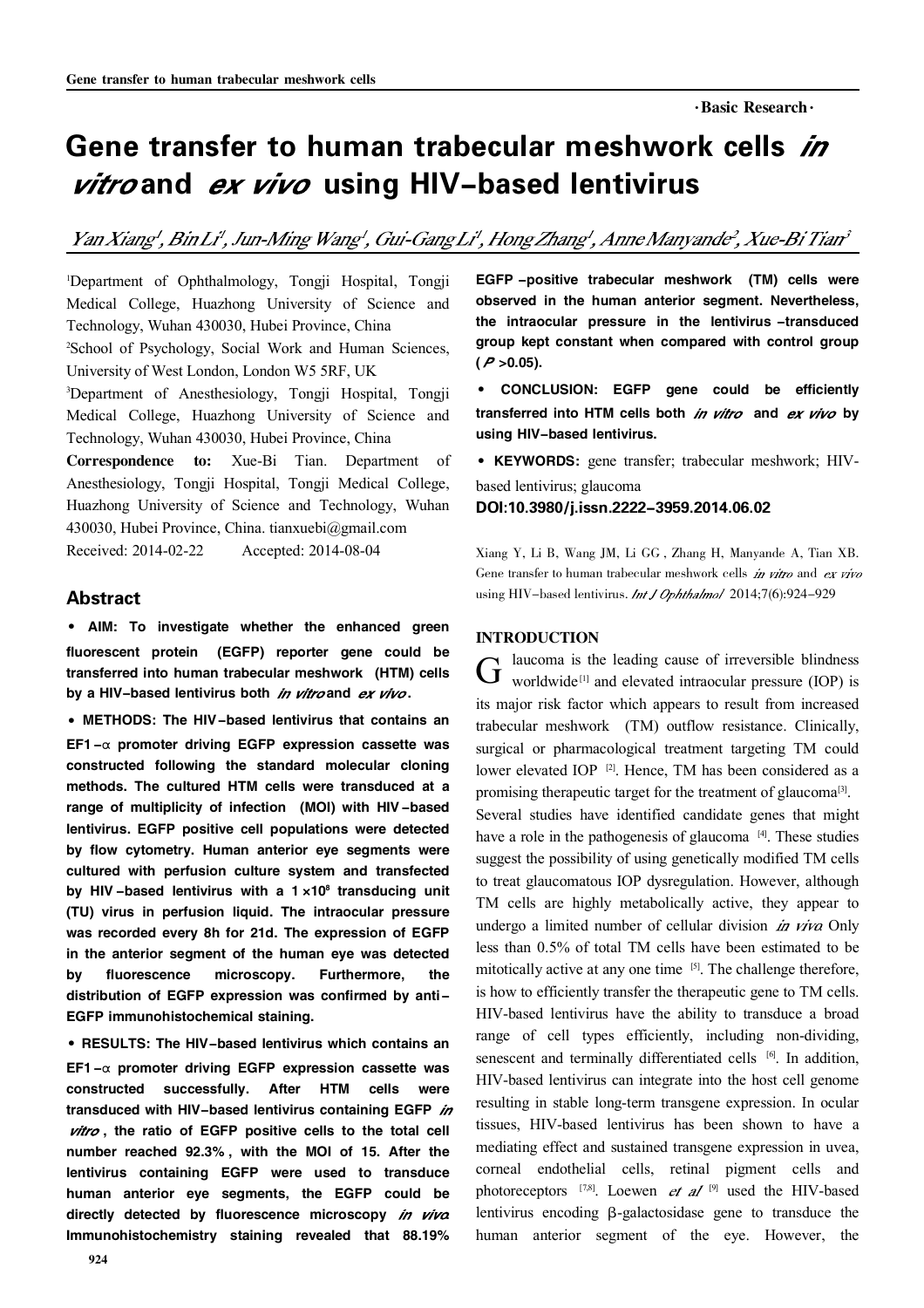茁-galactosidase gene cannot be detected in living cells. Therefore, the capability of monitoring enhanced green fluorescent protein (EGFP) gene expression in vivo is an advantage for establishing gene delivery approaches. In the present study, we investigated whether HIV-based lentivirus can be used to quantify transgene expression in the human TM (HTM) cells *in vitro* and *ex viva* In addition, we also examined the IOP in cultured human anterior segments transfected with HIV-based lentivirus, since the effect of HIV-based lentivirus on IOP has never been fully assessed in previous studies.

# MATERIALS AND METHODS

Plasmids and Human Eye Anterior Segment Plasmids pWPLXd, pMD2G, psPAX2 were generously supplied by Tronolab lab. Human embryonic kidney 293T cells (HEK 293T cells) were provided by Prof. Jian-Feng Zhou who works in the Department of Hematology of Tongji Hospital. Plasmid pIRES2-EGFP and HeLa cells were kept in our lab. Human cadaveric eyes (ages, 16-80y) without glaucoma, uveitis, and other ophthalmic diseases were obtained less than 24h postmortem from the Red Cross Eye Bank of Wuhan (Wuhan, Hubei Province, China). Human donor tissue protocols were approved by the University Institutional Review Board of Huazhong University of Science and Technology. Eight pairs of donor eyes were obtained and used according to the provisions of the Declaration of Helsinki for research involving human tissue.

Reagent Endonuclease BamHI, and EcoRI were purchased from TaKaRa (Japan). Polymerase chain reaction (PCR) reaction kit and T4 DNA ligase were provided by Fermantas (Lithuania). Lipofectamine<sup>TM</sup> 2000 was acquired from Invitrogen (American) and fetal calf serum and Dulbecco's modified eagle medium (DMEM) were bought from GIBICO (American). Penicillin, streptomycin, amphotericin B and gentamicin were obtained from Sigma-Aldrich (American). The DNA primer was synthesized by Invitrogen (Shanghai, China). The following primary antibodies were used in this study: anti-fibronetion (FN) and anti-laminin (LN) (Santa cruz, American), anti-neuron specific enolase (NSE) and anti-factor VIII-related antigen (Chemicon, American), anti-EGFP (Abcam, American). Human eye anterior segment perfusion culture system was provided by Pang, I.H. (Alcon Research, Ltd., Fort Worth, TX, USA). The perfusion pump was manufactured by B. Braun (German) and the sensitive pressure transducer was made by the Edwards Lifesciences, LLC (Irive, CA, USA).

Plasmid Construction The EGFP reporter gene was amplified from plasmid pIRES2-EGFP by DNA primer which contains BamHI and EcoRI digestion site. The primer sequences are as following: 5'-CCGGATCCGGGA CGTGGTTTTCCTTTG-3', 5'-GCGAATTCCCTCTACAAA TGTGGTATGGC-3'. The PCR product was digested by BamHI and EcoRI and harvested from agarose electrophoresis, then cloned to plasmid pWPXLd (which already contains  $EFL-\alpha$  promoter) based on the standard protocol for *Molecular Cloning* (fifth edition, published by Cold Spring Harbor Laboratory Press). The recombinant plasmid containing  $EFI-\alpha$  promoter driving EGFP expression cassette was confirmed by restrictive enzyme digestion and sequencing.

Preparation of HIV -based Lentivirus and Determination of Viral Titer HIV-based lentiviral particles were generated according to the protocols previously described [10]. Briefly, HEK 293T cells were transfected with 6  $\mu$ g of pMD2G envelope plasmid, 15  $\mu$ g of psPAX2 packaging plasmid (pMD2G, psPAX2; Tronolab), and  $20 \mu g$  of the HIV-based lentiviral transfer vector pWPXLd-EGFP. Vector particles were collected from the conditioned medium 48h post transfection. The viruscontaining supernatants were collected 48h after transfection, filtered through 0.45 mm pore size Millipore filters, concentrated by passage through Centricon-plus columns (Millipore, Billerica, MA, USA), and kept at -80℃ until use. Vector titers were determined by quantitative PCR on HeLa cells as described previously  $[10]$ . In brief,  $5 \times 10^4$  HeLa cells were transduced with serial dilutions of HIV-based lentiviral preparations in the presence of polybrene (4-8 mg/mL; Sigma-Aldrich, St. Louis, MO, USA). Five days later, genomic DNA was extracted with a DNeasy kit according to the manufacturer's protocol (Qiagen, Valencia, CA, USA). Real-time PCR was performed with an ABI PRISM 7000 sequence detector (Applied Biosystems, Foster City, CA, USA) with primers and probe corresponding to the truncated gag gene present in all vectors. Serial dilutions of pWPXLd plasmid DNA were used to establish standard curves.

Culture of Human Trabecular Meshwork Cells The culture of HTM cells was briefly described as follows: Trabecular specimens were obtained less than 24h postmortem. The TM tissue was microdissected under an operating microscope. Explants of dissected trabecular tissue were placed in DMEM/F12 with 10% fetal bovine serum (FBS). After migrating from the primary explants and seeding on plate, the TM tissue explants were removed. Passage of TM cells was performed at a ratio of 1:4 using 0.1% trypsin when they reached 90% confluence. Identification of HTM cell was confirmed by immunochemistry staining of FN, LN, NSE and Factor Ⅷ relative antigen (FⅧRag).

Infection of Human Trabecular Meshwork Cells with HIV-based Lentivirus and Assessment of Transduction Third generation of cultured HTM cells,  $1 \times 10^5$  cells per well, were seeded in 6-well plates and then randomly divided into 6 groups  $(n=5)$ . The next day, cells were transduced with HIV-based lentivirus with a gradient dilution of multiplicity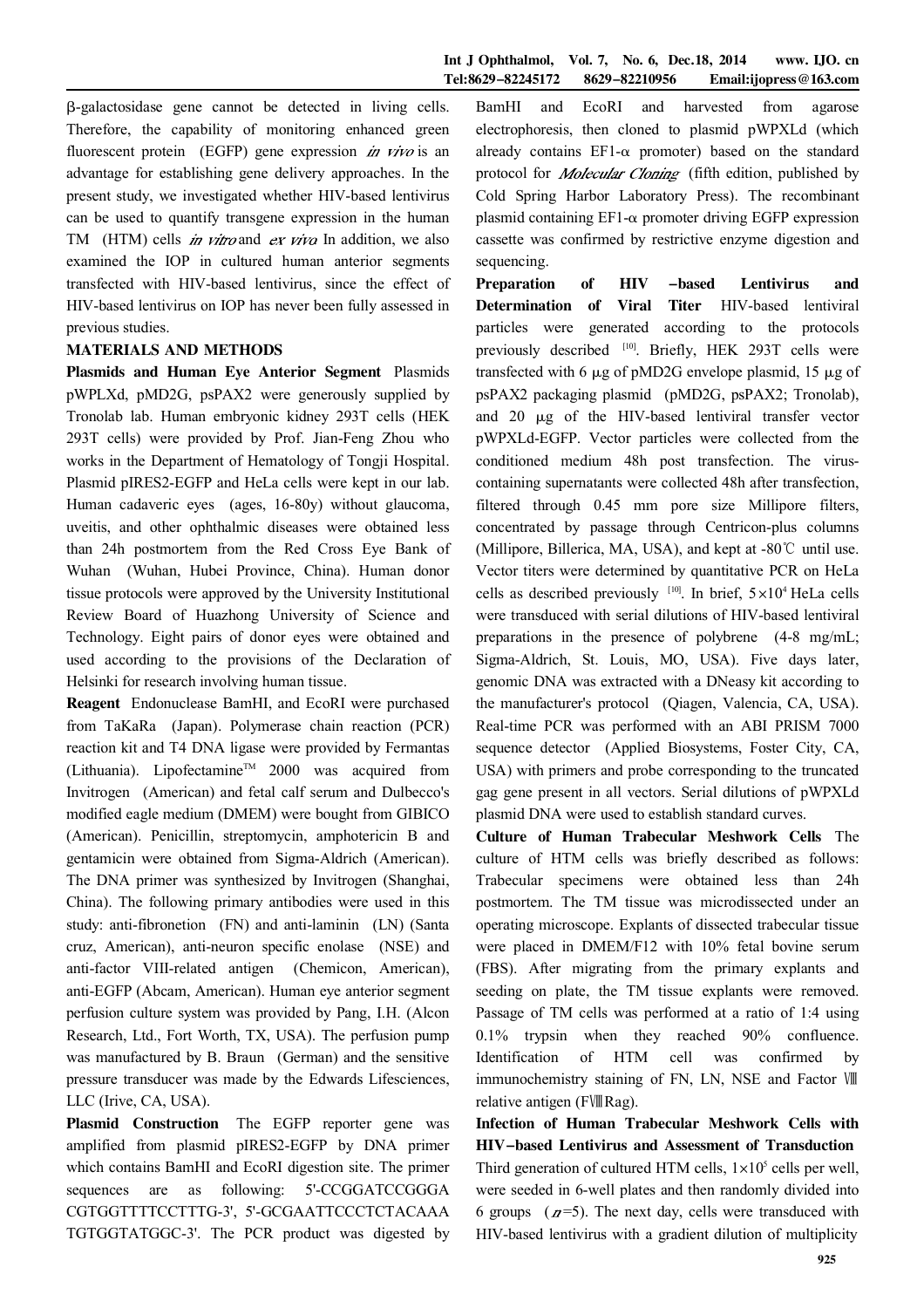of infection  $(MOI)=0, 1, 5, 10, 15, 20$  respectively. When EGFP could be detected by fluorescence microscopy, cells were harvested for flow cytometry analysis. The percentage of EGFP-positive cells was calculated by using Guava Express Plus analysis on a Guava Easy Cyte<sup>TM</sup> flow cytometer (Guava Technologies, Millipore, Billerica, MA, USA).

Culture of Anterior Segment of Human Eye and the Monitoring of the Intraocular Pressure The procedures for the perfusion of the human eye anterior segment, according to the protocol previous described [11], are as follows: eyes were dissected along the equator. Iris, lens, ciliary body and vitreous were removed. The anterior segment of the eye was clamped in a custom-made Plexiglas culture dish and sealed in place with a Plexiglas O-ring. The anterior segments of the eye were perfused with Dulbecco's modified Eagle's medium containing antibiotics (penicillin: 10,000 U/100 mL solution, streptomycin: 10 mg, amphotericin B: 25 mg, and gentamicin: 17 mg, in 100 mL medium) at the constant flow rates  $(2.5 \mu L/min)$  using a perfusion pump at  $37^{\circ}$ C in 5% CO<sub>2</sub> atmosphere. IOP of the anterior segments was continuously monitored by a second cannula attached to a sensitive pressure transducer. The IOP was recorded every 8h and data were averaged daily.

Infection of the Anterior Segment of the Human Eye with HIV -based Lentivirus Containing the Enhanced Green Fluorescent Protein The anterior segments of eye were equilibrated for 3d before being infected with the HIV-based lentivirus containing EGFP. Those did not reach a stable baseline of IOP were discarded. For eachpair, one eye was treated with HIV-based lentiviral vector containing EGFP and the other one was perfused with a null-lentiviral virus medium. In total, 10<sup>8</sup> transducing units (TU) HIV-based lentiviral particles were applied as a bolus to the perfusion chambers (indicated by time point 0) and pressure was monitored for 21d. On day 21 (the end of the experiment), anterior segments were removed from the perfusion chambers for fluorescence microscopy analysis (data obtained from three samples collected for each group) and then fixed with 4% paraformaldehyde. Tissue sections were prepared for anti-EGFP staining by using streptavidin biotinperoxidase complex (SABC) methods. To measure transduction efficiency of lentivirus, each anterior segment was divided into four quadrants. A section from each quadrant was taken for anti-EGFP staining. Positive cell bodies and stained nuclei were manually counted and the percentage of EGFP expressing cells versus stained nuclei was calculated.

Statistical Analysis Measurement data are presented as mean  $\pm$ S.E.M (standard error of mean). For *in vitro* EGFP positive ratio data analysis, one-way ANOVA was used. For  $ex$  vivo EGFP positive ratio data analysis,  $t$ -test was used. For IOP data, Repeated-measure ANOVA analysis was used for within group and  $t$ -test analysis for between groups.  $P<$ 0.05 was considered statistically significant.

#### RESULTS

Successful Construction of HIV -based Lentivirus Containing the Enhanced Green Fluorescent Protein Gene After vector pWPXLd/EGFP was constructed, its sequence was confirmed by restriction enzyme digestion and nucleotide sequencing analysis. After double endonuclease digestion of the vector pWPXLd/EGFP, the agarose electrophoresis results showed that it contains a fragment which is about 800 bp in length and similar to the size of its PCR product, whereas the null-vector control does not. Sequence testing confirmed that plasmid pWPXLd/EGFP contains the EGFP sequence without DNA mutation. When pWPXLd/EGFP was used for HIV-based lentivirus packing according to a standard protocol, all the vectors achieved a titration of 10<sup>7</sup> TU/mL before concentration and approximately 10<sup>9</sup> TU/mL after concentration.

Highly Purified Human Trabecular Meshwork Cells Were Cultured in Vitro HTM cells of the third generation were identified by immunochemistry staining. These HTM cells showed morphological diversity: fusiform, triangle and irregular shape. There were many processes on body cells that were rich in cytoplasm and usually there were a few pigment granules found inside. The nucleus was circular or oval in shape. Further immunochemistry staining revealed that these cells were positive in anti-LN (Figure 1B), anti-NSE (Figure 1C), anti-FN (Figure 1D) staining, but negative in anti- FⅧRag staining (Figure 1A).

HIV -based Lentivirus Efficiently Transduced Human Trabecular Meshwork Cell in Vitro After HTM cells were transfected with HIV-based lentiviral vectors for five days, EGFP could be detected by fluorescence microscopy (Figure 2D). Flow cytometric analysis of the HTM cells showed that about 92.3% cells are EGFP positive when MOI is 15 (Figure 2G, 2H), which is the highest ratio of EGFP positive HTM cells obtained. The ratio of EGFP positive HTM cells between an MOI of 15 and 20 is not statistically significant, indicating that more viral particles will not increase the transfection ratio in a positive manner.

High Efficiency of HIV -based Lentivirus Transduced Human Trabecular Meshwork Cell ex Vivo After cultured anterior segments of the human eye were perfused with HIV-based lentivirus for 21d, EGFP could be detected directly by fluoresce microscope (Figure 3A, 3C). Positive cells were mainly localized within TM and some in cornea tissue (Figure 3C). Further immunohistochemistry staining confirmed that EGFP positive staining mainly exist in TM, schlemm's canal (Figure 3E) with some in corneal endothelium (data is not shown). Cell count results showed that  $(88.19 \pm 7.13)$  % TM cells were EGFP positive.

Intraocular Pressure Kept Constant When Cultured Anterior Segments of Human Eye Were Transfected With HIV-based Lentivirus After equilibration for 3d, the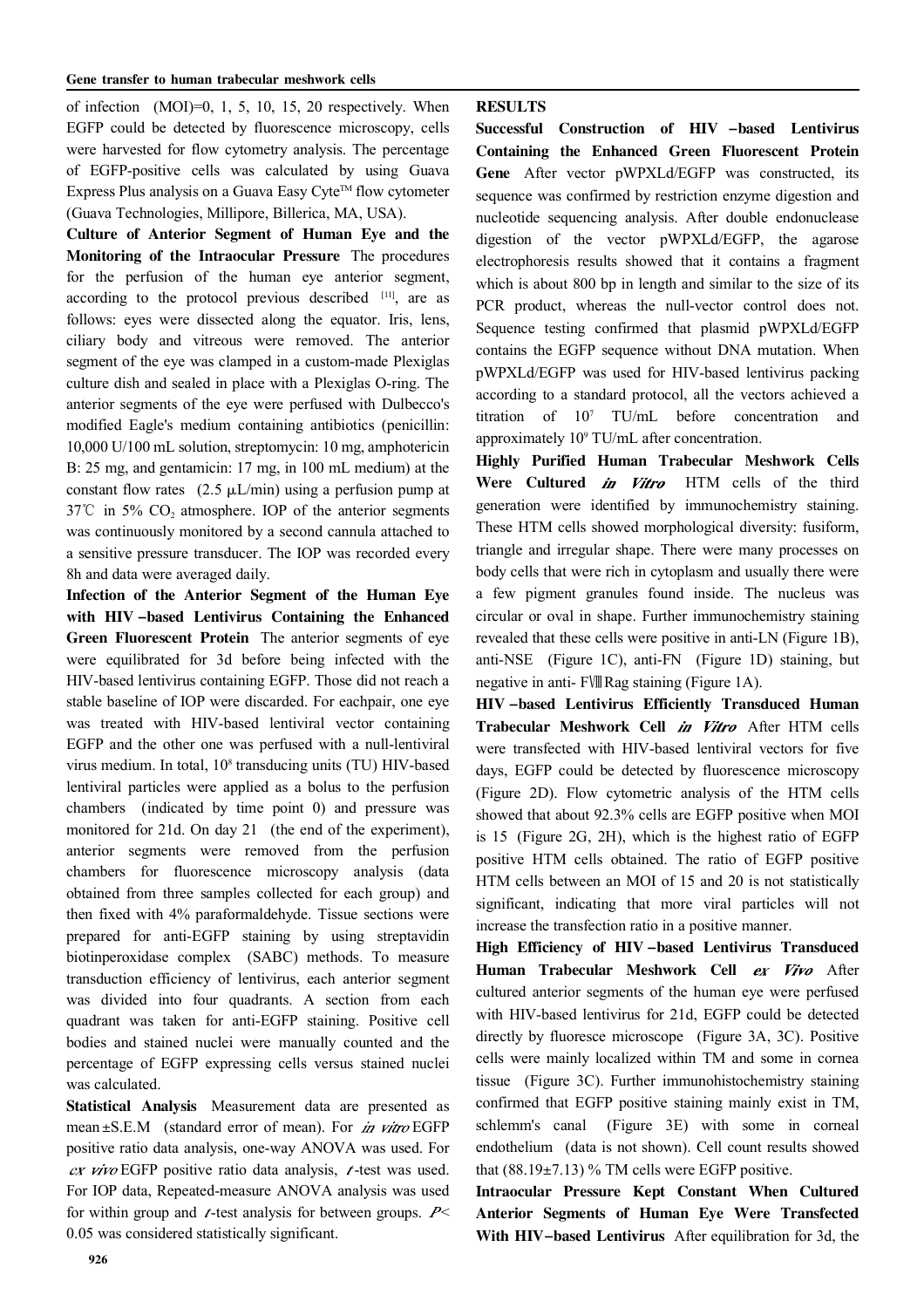Int J Ophthalmol, Vol. 7, No. 6, Dec.18, 2014 www. IJO. cn Tel:8629-82245172 8629-82210956 Email:ijopress@163.com



Figure 1 Identification of HTM cells by immunochemistry staining HTM cells of third generation were fixed and used for immunochemistry staining (SABC methods). Results showed that anti- FⅧ Rag was negative in cultured HTM cells (1A), and anti-LN (1B), anti-NSE(1C), anti-FN (1D) were positive. Scale bar=50  $\mu$ m.





Figure 2 The efficiency of HIV-based lentivirus transducing Cultured HTM cells in vitro Cultured HTM cells were transduced with lentivirus containing EGFP gene. Five days later, EGFP could be detected in the transfected cells (A and B are null-vector controls for C and D, respectively; A and C are brightfield images, while B and D are fluorescent images; scale bar=50  $\mu$ m). The ratios of EGFP positive cells were detected by flow cytometric analysis. Health HTM cells were gated based on forward scatter (FSC) and side scatter (SSC). Representative flow cytometry plots of E and F are from those cells transduced by null-vector controls, respectively the G and H are from those cells transduced by lentivirus containing EGFP with MOI of 15. E and G show cell population of interested, while F and H show EGFP positive cell ratio. After HTM cells were transfected with HIV-based lentiviral vector containing EGFP at a different range of MOI, the ratio of EGFP positive cells was calculated based on the following formula: (EGFP positive cells/HTM total cells)×100%, as illustrated in Figure 2I. Data are shown as mean  $\pm SD$  ( $n = 3$ ) of three independent experiments.

IOP of human anterior segments reached a stable baseline. Right after lentivirus perfusion to anterior segment of the eye, the IOP increased slightly. However, on day 2 the IOP returned to baseline levels by day 3. Continual IOP monitoring showed that the IOP kept constant when compared with the baseline  $(P > 0.05$ , repeated-measure ANOVA, Figure 4) and there was also no statistical difference

when compared with control group ( $P > 0.05$ , t-test, Figure 4). DISCUSSION

Reducing IOP is the most important treatment for glaucoma and TM plays a pivotal role in the aqueous humor drainage from the anterior chamber. Gene therapy that targets the TM is a promising therapeutic strategy in lowering IOP. How to efficiently and safely transfer the therapeutic gene to TM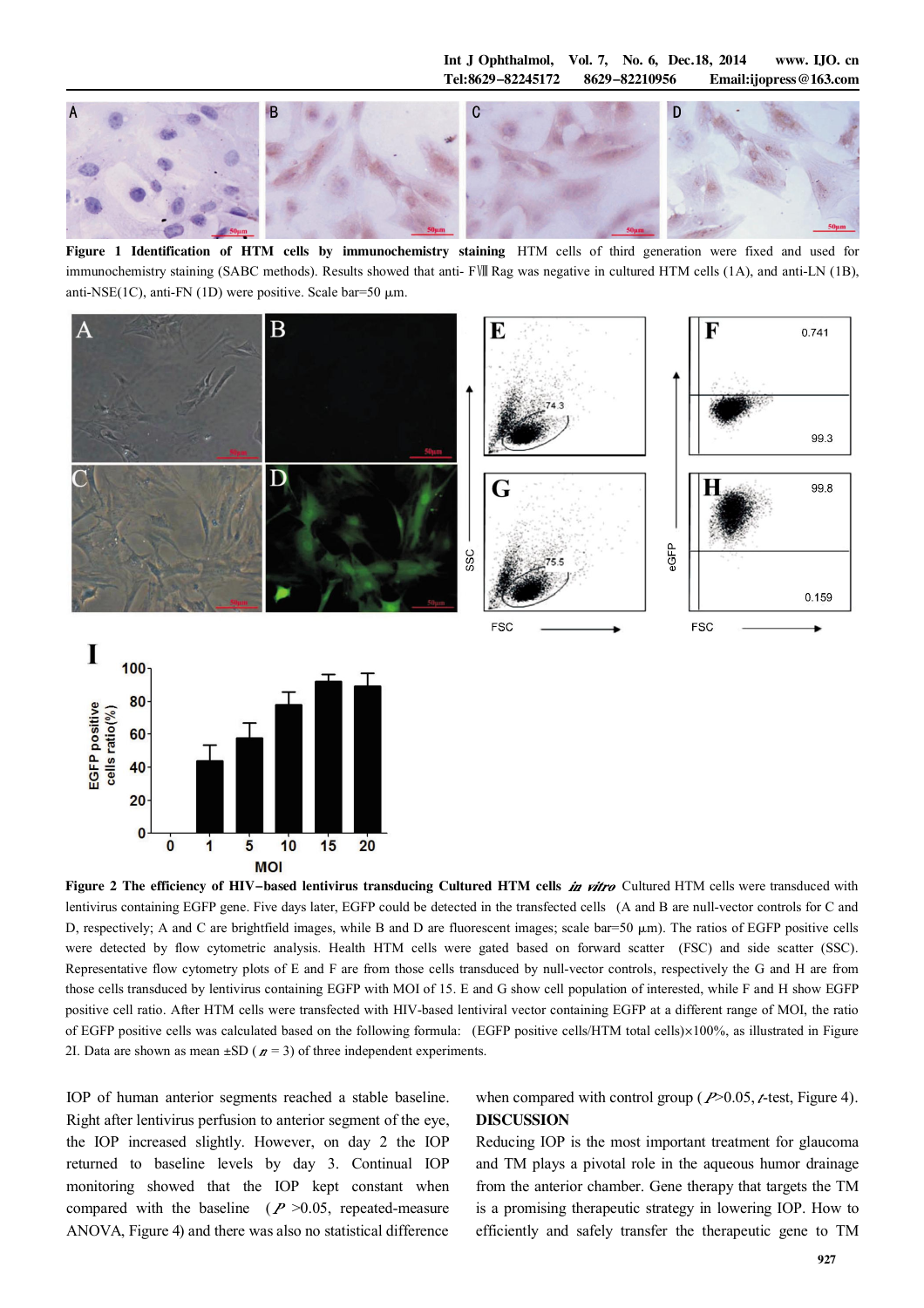

Figure 3 Genetic modification of HTM cells in an ex vivo model of cultured anterior segment of human eye Cultured anterior segments of the human eye were transfected with HIV-based lentivirus which was delivered by perfusion system. Twenty-one days later, EGFP expression could be detected by fluorescence microscopy in transfected cells (A: Brightfield image, C: Fluorescent image, scale bar=500  $\mu$ m), but not in control group (B: Brightfield image, D: Fluorescent image; scale bar=500  $\mu$ m). Further immunochemistry study showed that EGFP was expressed both in TM and Schlemm's canal (E for EGFP contained HIV-based lentivirus, F for control virus, scale bar=100  $\mu$ m). EGFP positive cell ratio were calculated by counting positive cells and the total cell nucleus (G for positive cell ratio,  $\ell$ -test,  $P<0.01$ ).



Figure 4 IOP of cultured anterior segment of the human eye receiving HIV-based lentivirus When cultured anterior segments of the human eye (Figure 4A, 4B) were transfected with HIV-based lentivirus, IOP was recorded every 8h. Figure 4C showed that IOP did not change when compared with the baseline (repeated-measure ANOVA,  $P > 0.05$ ) and control group ( $\epsilon$ -test,  $P > 0.05$ ).

cells is the major obstacle that needs to be overcome. Here we have successfully transferred an exogenous gene to HTM cells both  $in$  vitro and ex vivo using HIV-based lentivirus encoding EGFP gene. Furthermore, the expression of EGFP transferred by HIV-based lentivirus in HTM cells does not change IOP in an ex vivomodel.

Several studies have tried to transfer an exogenous gene to HTM cells both *in vivo* and *in vitro* by various gene therapy vectors including adenovirus [12], adeno-associated virus  $(AAV)^{[13, 14]}$ , lentivirus<sup>[15, 16]</sup>, and non-viral vectors<sup>[14]</sup>. Lentivirus are considered some of the most promising vehicles to effectively genetically modify cells for basic research and gene therapy approaches  $[17]$ . There are many types of

engineered lentivirus such as, HIV, feline immunodeficiency virus (FIV), equine infectious anemia virus (EIAV), Simian immunodeficiency virus (SIV) and bovine immunodeficiency virus (BIV). EIAV vectors were shown to transduce mouse TM [18] . FIV vectors have already been tested in rodent, cat and no-human primates and the human model of the anterior chamber<sup>[15, 19]</sup>. Furthermore, HIV-based lentivirus has been the most extensively studied vector and it has been shown that it can efficiently transfer an exogenous gene into many eye tissues<sup>[7]</sup>.

Our results demonstrated that an HIV-based lentivirus could efficiently transfer an exogenous gene to HTM cells both *in* vitro and ex viva For an in vitro study, it has shown very